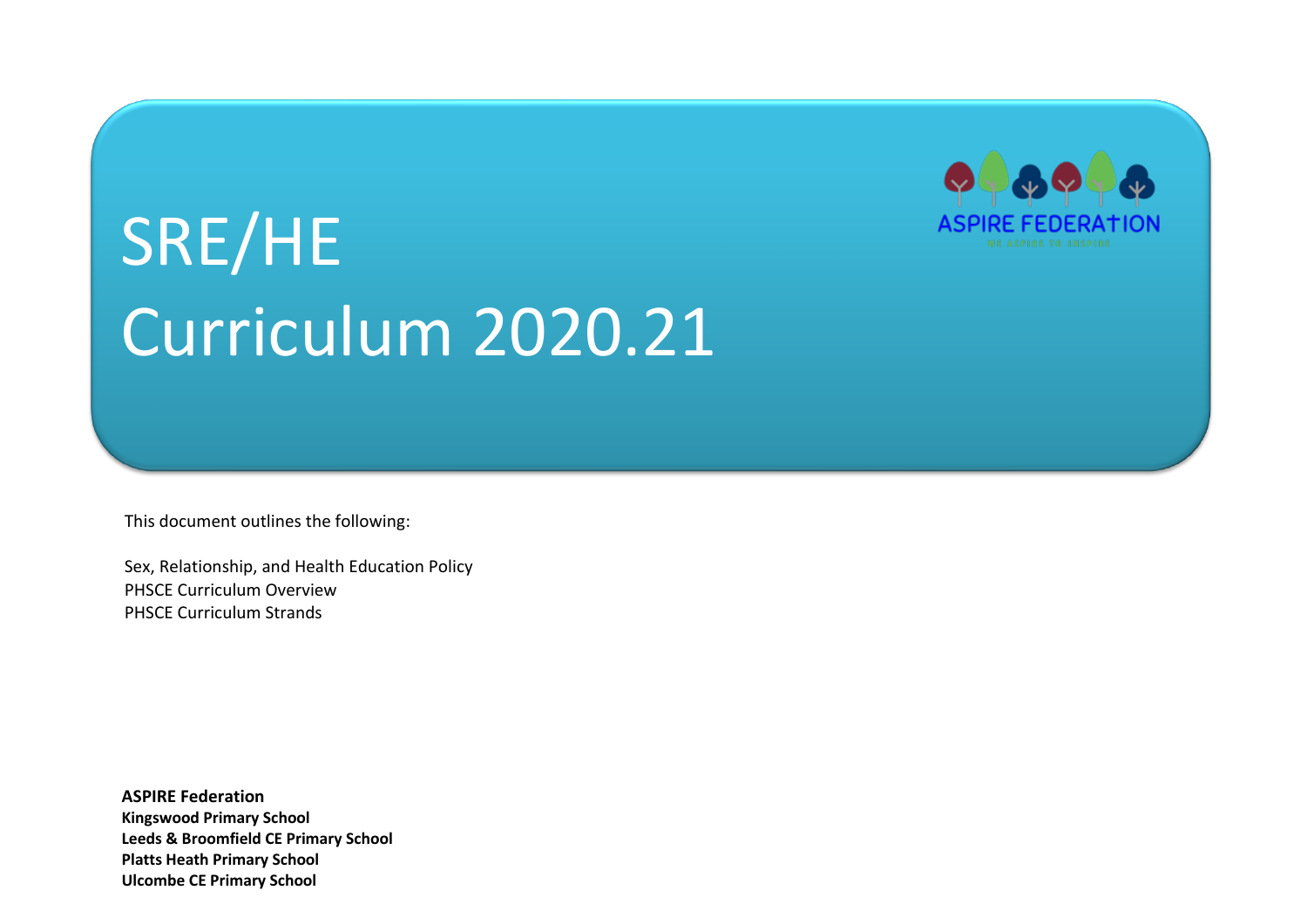

#### Relationship Education and Health Education Programme Overview

ASPIRE's Relationship Education and Health Education Programme will help prepare pupils for the opportunities, experiences and responsibilities of adult life in different contexts by focusing on relationship education, leading a healthy lifestyle and promoting on-line safety and education. The scheme will also promote SMSC, mental and physical development of pupils, whilst embedding core values during their time at school and within society.

#### Definition of Relationship Education

Relationship Education and Health Education is compulsory for all pupils receiving primary education.

The scheme will present knowledge that will enable pupils to make informed decisions when faced with challenges of creating a successful and happy adult life, and aims to support them in developing the capacity to make positive decisions about their health and relationships, as well as their wellbeing in order to build their self-efficacy. Its aim is to teach pupils to put their knowledge into practice whereby they can develop their capacity to make sound decisions when faced with challenges, complex contexts and risks in their life. The programme of Relationship Education and Health Education will be imbedded within the curriculum areas/subjects to support young people to develop their resilience, knowing when and how to ask for help, as well as where to access support. This will focus on a complementary programme of study, where cross-linking themes are woven in a carefully sequenced way within specific subject areas of study; these are outlined below. Planning will ensure the scheme covers real life scenarios and contexts, rather than the delivery of stand-alone topics that are disjointed and segregated from real world situations. A pupil being able to apply their knowledge to their own life experiences is fundamental to the programme's success.

#### Coverage

The coverage of each area will be tailored and appropriate to the specific key stage of the pupils within each school. Teachers will deliver specific content that meets the need of the child and school context, to ensure support, development and effective coverage of both Relationship and Health Education is delivered. The content of the scheme will be sensitive and age appropriate, and will be accessible to all pupils across the federation; including those with SEND. *Sex Education is not statutory in Primary Schools and therefore, we will not be covering this area of the curriculum. This will however, be compulsory at Secondary Education level. Areas such as naming parts of the body etc will be covered in Science, as it forms part of the Primary National Curriculum.*

#### Church of England Schools

Both Church Schools within the federation will follow the guidance and scheme of the Diocese. The good understanding of pupils' faiths and backgrounds the schools have, as well as a positive relationship between each school and their local faith communities has constructively supported the design of the programme of study. The Relationship and Health Education curriculum will also reflect the law (including the Equality Act 2010), as it applies to relationships, enabling young people to clearly understand what the law allows and does not allow, and the wider implications of decisions they may make.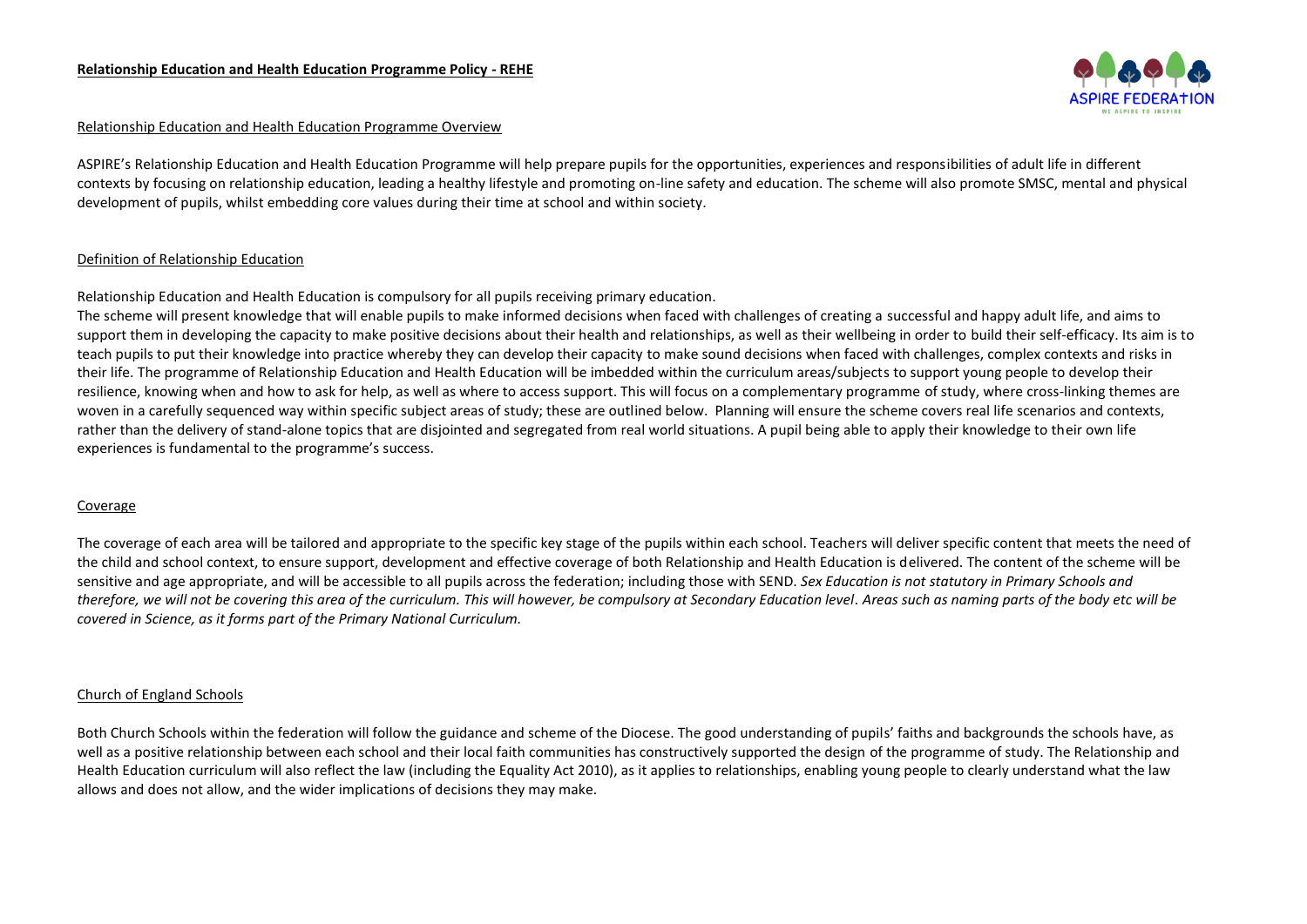#### Areas of Study

The Relationship Education and Health Education Programme of Study will focus on the following areas:

Relationship Education

Health Education

Mental and Physical Development

Spiritual, Moral, Social, Cultural (SMSC)

Internet Safety

Equality and Diversity

The above areas will be taught across the PE, PHSE (Personal, Health, Social, Economic), ICT, Topic, Assembly/Worship subjects of the daily curriculum and will be monitored and evaluated by Learning Walks, Pupil Voice and Work Scrutiny to gather evidence of outcomes and establish continual, informed Actions of Development.

The PHSE 3 main areas of study are:

- 1. Living in the Wider World
- 2. Relationships
- 3. Health and Wellbeing

*Please see diagram below of where each REHE fits into these PHSE topics.*

Some skills will be revisited to ensure those areas are being embedded and developed within a child's Primary Journey, ready for Secondary School.

#### Relationship Education

In an ever changing world, pupils need to understand from an early age how to interact and access the world around them safely and positively. By the end of primary school, pupils will have the knowledge of the following themes:

Families and people who care for me, Caring Friendships, Respectful Relationships, Online Relationships and Being Safe.

#### Health Education – physical and mental wellbeing

We as educators also need to ensure pupils start to know how to lead a healthy lifestyle, both physically and mentally so that this can then be developed further when pupils go on to secondary school. By the end of primary, pupils will have covered the following themes:

Internet Safety and Harms, Mental Wellbeing, Physical Health and Fitness, Healthy Eating, Drugs, alcohol and Tobacco, Health and Prevention and Changing Adolescent body.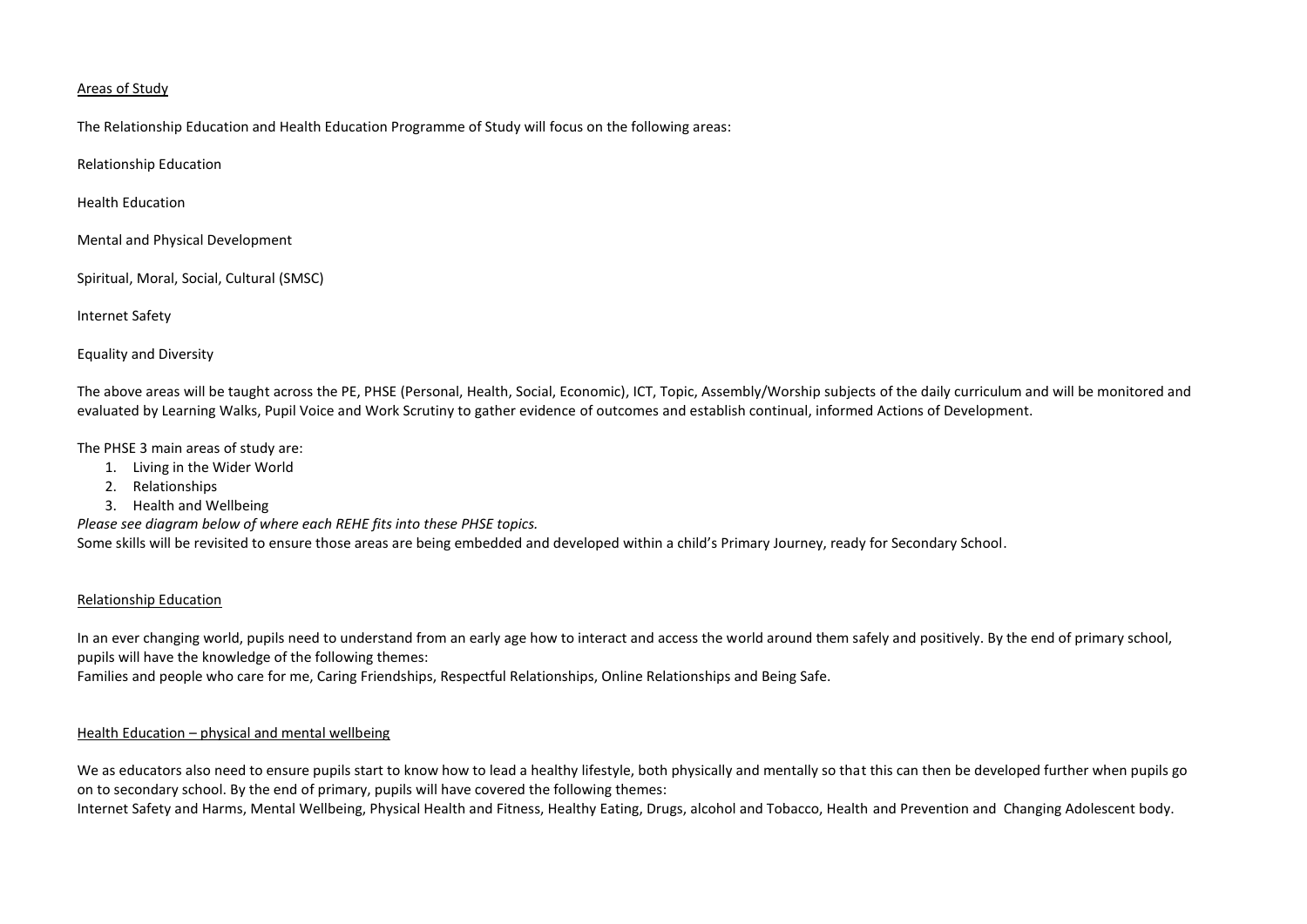#### Why is it compulsory?

As outlined above, Relationship Education and Health Education is compulsory for all pupils receiving primary education. All pupils receiving a primary education have the right to access knowledge and support on areas that will enable them to be well-rounded individuals; giving them the tools to make informed and sound decisions as they journey through primary into secondary education and beyond. Developing this knowledge, and the ability to apply it, is fundamental in giving them the opportunities to live a happy, safe and successful adult life.

Relationship Education and Health Education is the foundation of a pupil's learning, which needs to start early on at primary school level. Here, we will create the fundamental building blocks and characteristics of positive relationships, particularly referencing family relationships, relationships with other children and with adults. Our school values are taught early on so that positive relationships start with taking turns, treating others with kindness, consideration and respect, and the importance of honesty and truthfulness. Pupils will establish personal space and boundaries with friends and others, whilst understanding safe relationships; areas which are key to understanding other subjects that will be developed upon in secondary school.

#### The Right to Withdraw

Relationship and Health Education, as stated above, is compulsory in all Primary Schools. Sex Education is not compulsory in Primary Schools, therefore The ASPIRE Federation will only deliver the Relationship and Health Education part of the curriculum, outlined by the Dfe. Due to the Federation omitting Sex Education across the four schools (as outlined in 'Coverage' section above, there will not be an option for parents to withdraw their child from any part of the curriculum.

#### Aims of Programme

ASPIRE's programme of study, through the tailored needs of each school's pupils, demographic and community within which it is placed, has been designed to deliver a seamless and balanced curriculum which builds on each pupil's knowledge throughout their primary journey. The programme aims to equip each child with the knowledge and skills to make informed choices and decisions throughout their childhood. This is achieved through everyday scenarios and experiences in order to equip them with a 'natural' resilience to challenges they may be faced with now and in the future. Our aim is to 'inform' pupils and give them knowledge in order to ensure that every child's Relationship and Health Education skills are continuously developed; whereby teaching them 'how', 'when' and 'why' to apply those skills, will result in opportunities to live a happy, safe and successful adult life.

September 2020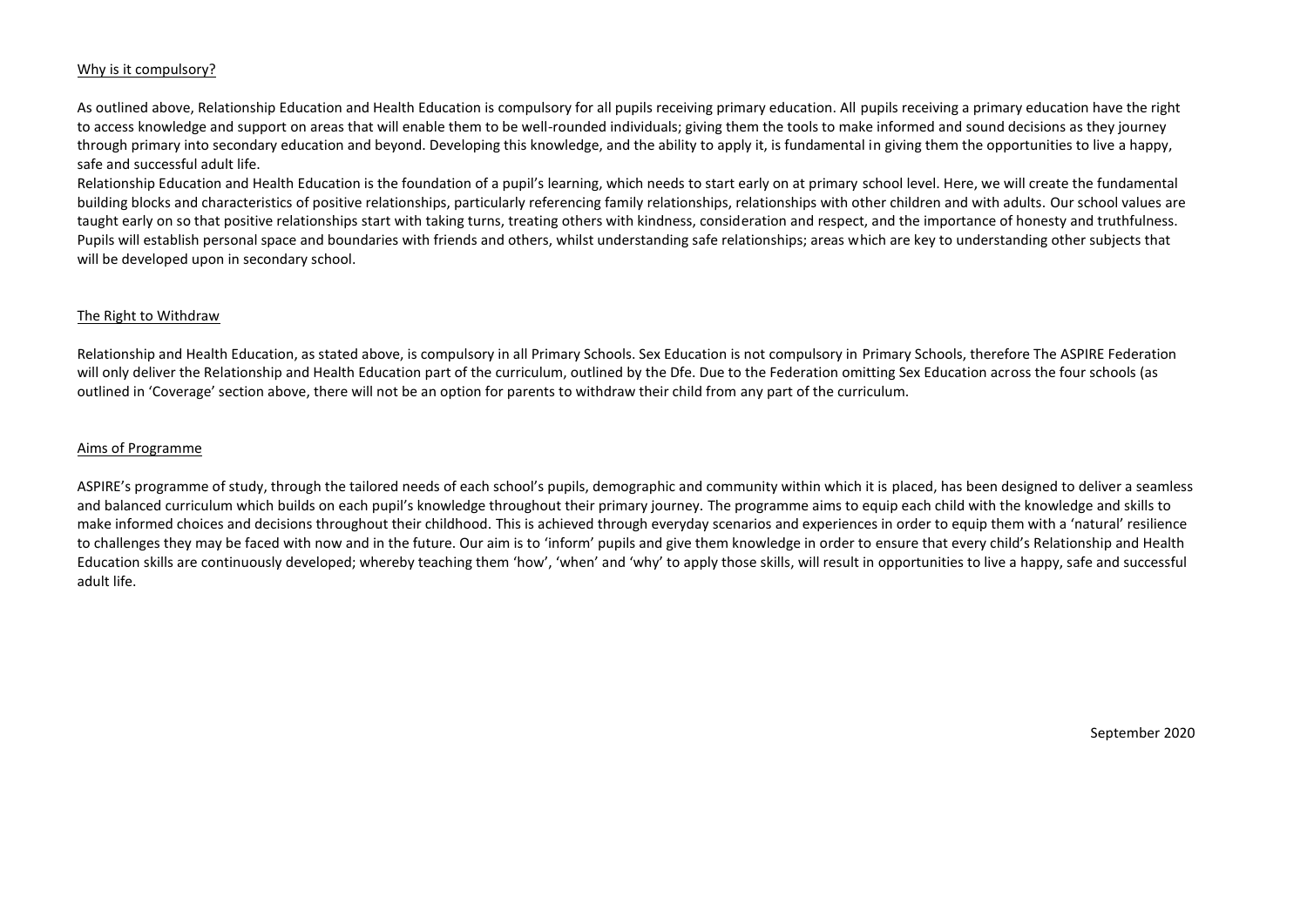## The PHSE curriculum Overview

The PHSE curriculum covers three main areas:

# Living in the Wider World

## Relationships

# Health and Wellbeing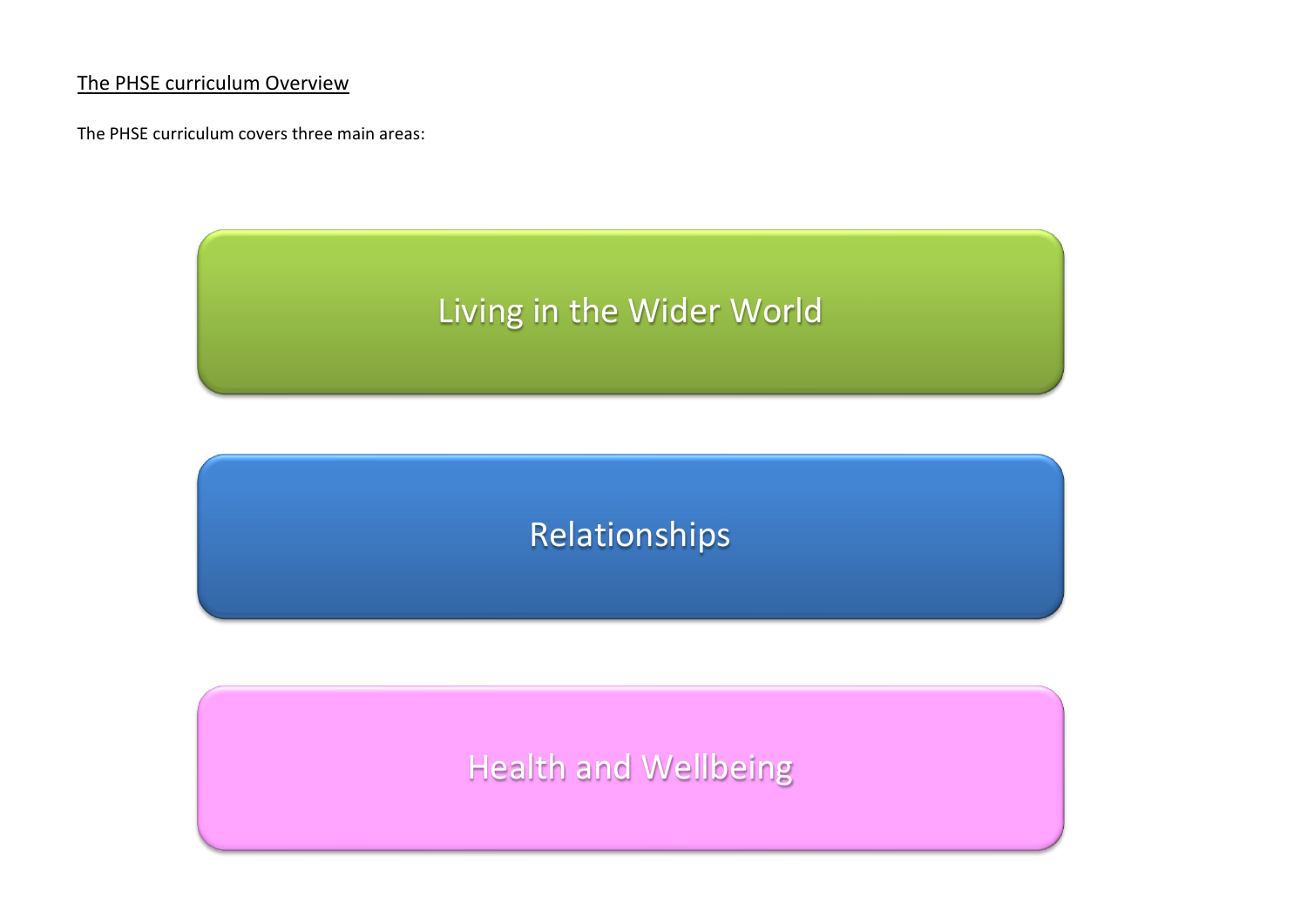Within these three areas, the curriculum strands that ensure **Relationship & Health Education**, **British Values** and **SMSC** are embedded. There will be opportunities to plan for these areas of PHSE within PE, Topic, Assemblies, Focus Days and stand-alone discussion time.

## **The PHSE Curriculum Strands** that crossover the three main areas above are as follows:

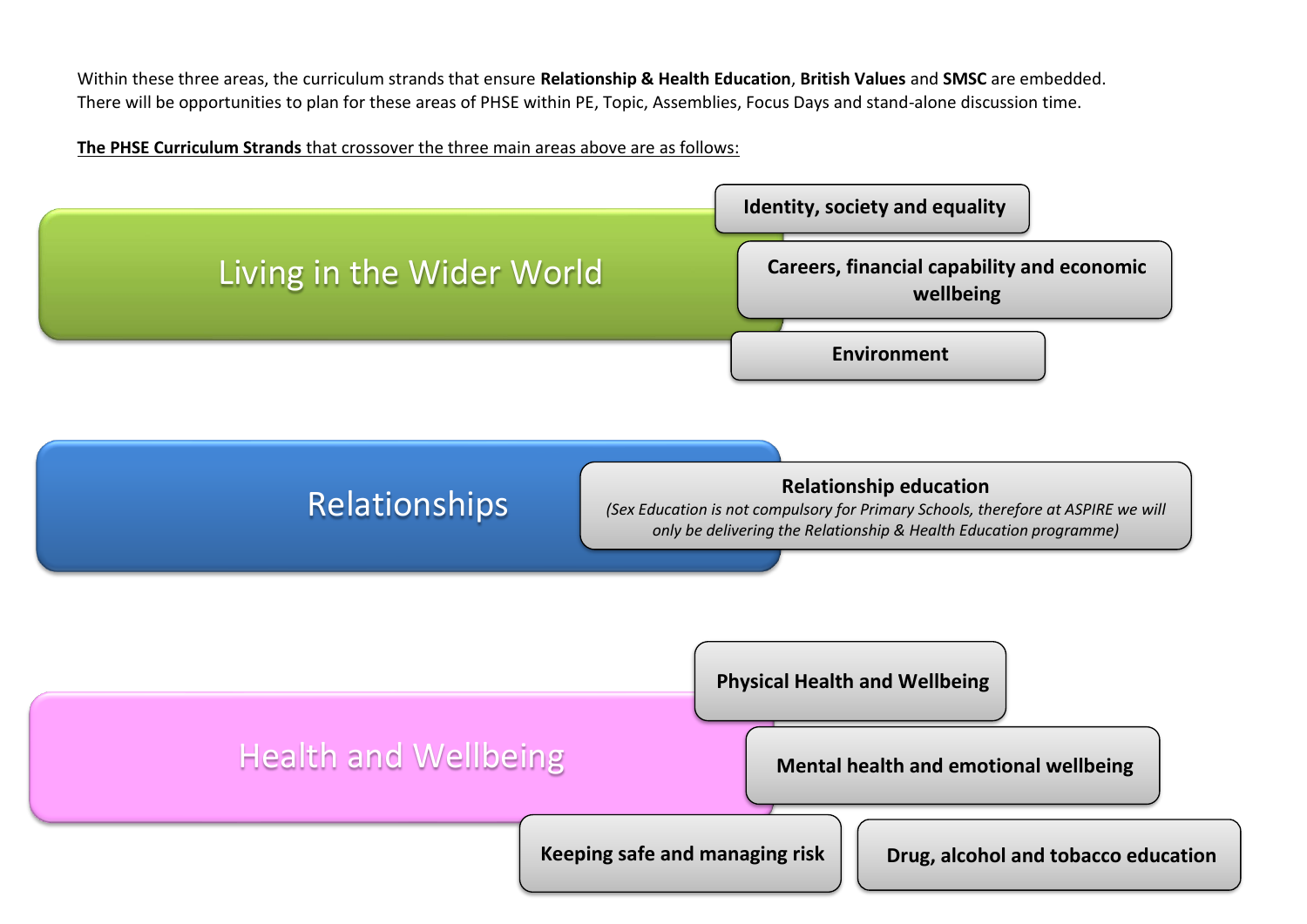### **Skills/Areas of Study – by Year Group**

In Year R, children's personal, social and emotional development (PSED) is crucial for them to lead healthy and happy lives, and is fundamental to their cognitive development. Underpinning their personal development are important attachments that shape their social world. Strong, warm and supportive relationships with adults enable children to learn how to understand their own feelings and those of others. Children should be supported to manage emotions, develop a positive sense of self, set themselves simple goals, have confidence in their own abilities, to persist and wait for what they want and direct attention as necessary. Through adult modelling and guidance, they will learn how to look after their bodies, including healthy eating, and manage personal needs independently. Through supported interaction with other children they learn how to make good friendships, co-operate and resolve conflicts peaceably. These attributes will provide a secure platform from which children can achieve at school and in later life. The topics covered are: Self-regulation, Managing Self and Making Relationships.

| <b>YrR</b>    |                                                                                                                                                                                                         |                                                                                                                                              |                                                                                                                   |
|---------------|---------------------------------------------------------------------------------------------------------------------------------------------------------------------------------------------------------|----------------------------------------------------------------------------------------------------------------------------------------------|-------------------------------------------------------------------------------------------------------------------|
| Theme         | Self-regulation                                                                                                                                                                                         | <b>Managing Self</b>                                                                                                                         | <b>Making Relationships</b>                                                                                       |
| <b>Skills</b> | Show an understanding for their own feelings<br>and those of others, and begin to regulate their<br>behaviour accordingly.                                                                              | Be confident to try new activities and show<br>independence, resilience and perseverance in the face<br>of challenge.                        | Children play co-operatively, taking turns with<br>others.<br>They show sensitivity to others needs and feelings. |
|               | Set and work towards simple goals, be able to<br>wait for what they want and control their<br>immediate impulses when appropriate.                                                                      | Explain the reasons for rules, know right from wrong<br>and try to behave accordingly.<br>Manage their own basic hygiene and personal needs, | Form positive relationships and attachments with<br>adults and other children.                                    |
|               | Give focused attention to what the teacher<br>says, responding appropriately even when<br>engaged in an activity, and show an ability to<br>follow instructions, involving several ideas or<br>actions. | including dressing, going to the toilet and<br>understanding the importance of healthy food choices.                                         | They take account of one another's ideas about how<br>to organise their activity.                                 |
|               |                                                                                                                                                                                                         |                                                                                                                                              |                                                                                                                   |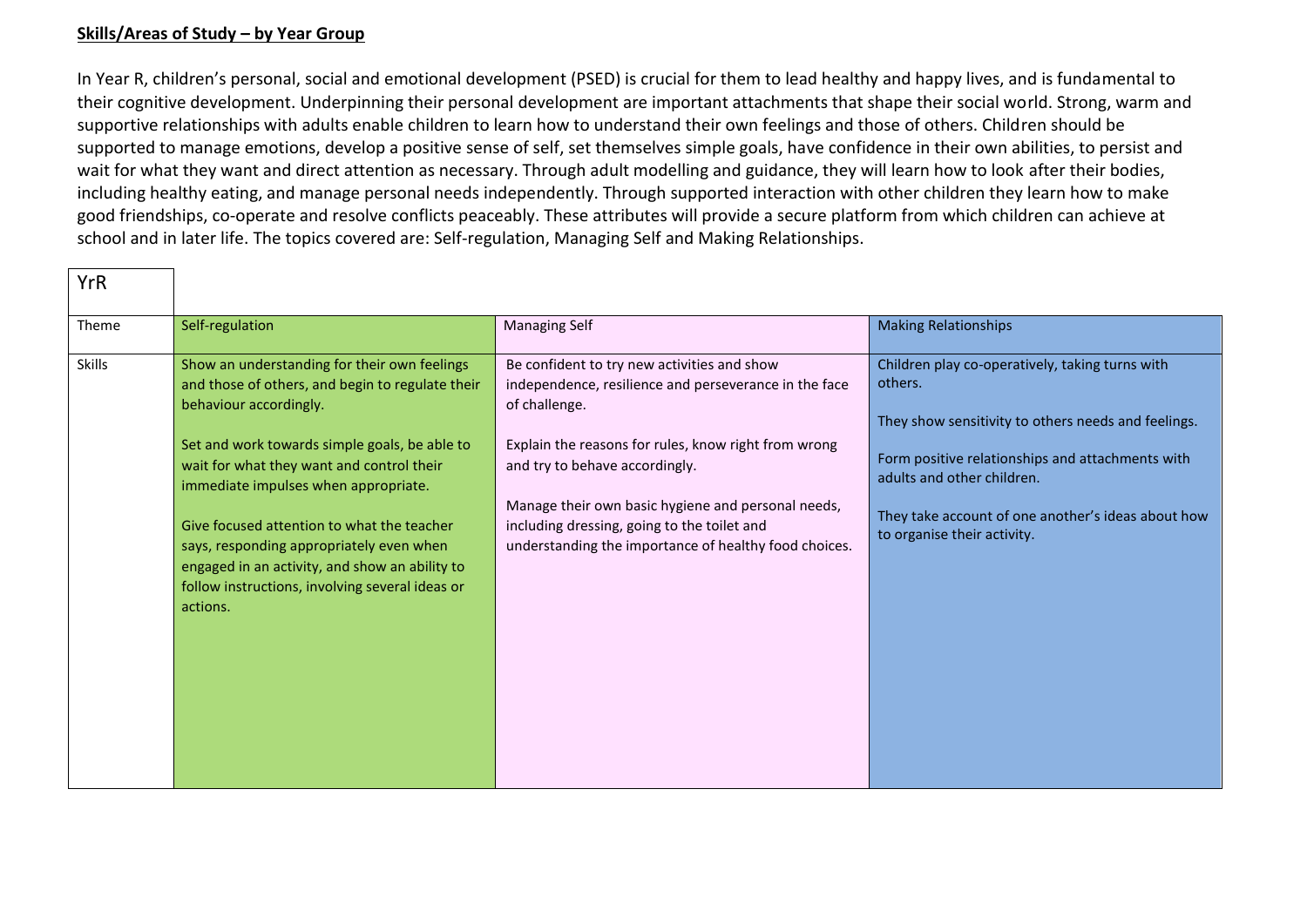| Yr1           |                                                                    |                                                                                |                                                                                                       |
|---------------|--------------------------------------------------------------------|--------------------------------------------------------------------------------|-------------------------------------------------------------------------------------------------------|
|               |                                                                    |                                                                                |                                                                                                       |
| Theme         | Living in the wider world                                          | <b>Health and Wellbeing</b>                                                    | Relationships                                                                                         |
| <b>Skills</b> | How can they contribute to the life of the<br>classroom and school | Recognise what they like and dislike.                                          | To communicate their feelings to others, to recognise<br>how others show feelings and how to respond. |
|               |                                                                    | Importance of, and how to maintain personal                                    |                                                                                                       |
|               | To help construct, and agree to follow,                            | hygiene.                                                                       | To recognise that their behaviour can affect other people.                                            |
|               | group, class and school rules and to                               |                                                                                |                                                                                                       |
|               | understand how these rules help them.                              | About good and not so good feelings, describe<br>feelings and manage feelings. | To recognise what is fair and unfair, kind and unkind,<br>what is right and wrong.                    |
|               | That people and other living things have                           |                                                                                |                                                                                                       |
|               | rights and that everyone has                                       | About people who look after them, family                                       | To listen to other people and play and work cooperatively                                             |
|               | responsibilities to protect those rights                           | networks, who to go to if they are worried, attract                            | (including strategies to resolve simple arguments through                                             |
|               |                                                                    | attention.                                                                     | negotiation).                                                                                         |
|               | That they belong to different groups and                           |                                                                                |                                                                                                       |
|               | communities such as family and school.                             |                                                                                | The difference between secrets and nice surprises (that                                               |
|               |                                                                    | Road, cycle, rail, water, environment and fire                                 | everyone will find out about eventually) and the                                                      |
|               | Ways in which they are all unique; there                           | safety.                                                                        | importance of not keeping any secret that makes them                                                  |
|               | will never be another 'them'.                                      |                                                                                | feel uncomfortable, anxious or afraid.                                                                |
|               | Ways in which we are the same as all                               | Informed choices that improve physical and<br>emotional health.                | To share their opinions on things that matter to them and                                             |
|               | other people; what we have in common                               |                                                                                | explain their views through discussions with one other                                                |
|               | with everyone else.                                                | To think about themselves, learn from experiences,                             | person and the whole class.                                                                           |
|               |                                                                    | recognise and celebrate their strengths and set                                |                                                                                                       |
|               |                                                                    | simple but challenging goals.                                                  | To judge what kind of physical contact is acceptable,                                                 |
|               |                                                                    |                                                                                | comfortable, unacceptable and uncomfortable and how                                                   |
|               |                                                                    | Process of growing from young to old and how the                               | to respond (including who to tell and how to tell them).                                              |
|               |                                                                    | needs of people.                                                               |                                                                                                       |
|               |                                                                    |                                                                                | That people's bodies and feelings can be hurt (including                                              |
|               |                                                                    | What is meant by 'privacy' - right to keep things                              | what makes them feel comfortable and uncomfortable).                                                  |
|               |                                                                    | private, respecting others.                                                    |                                                                                                       |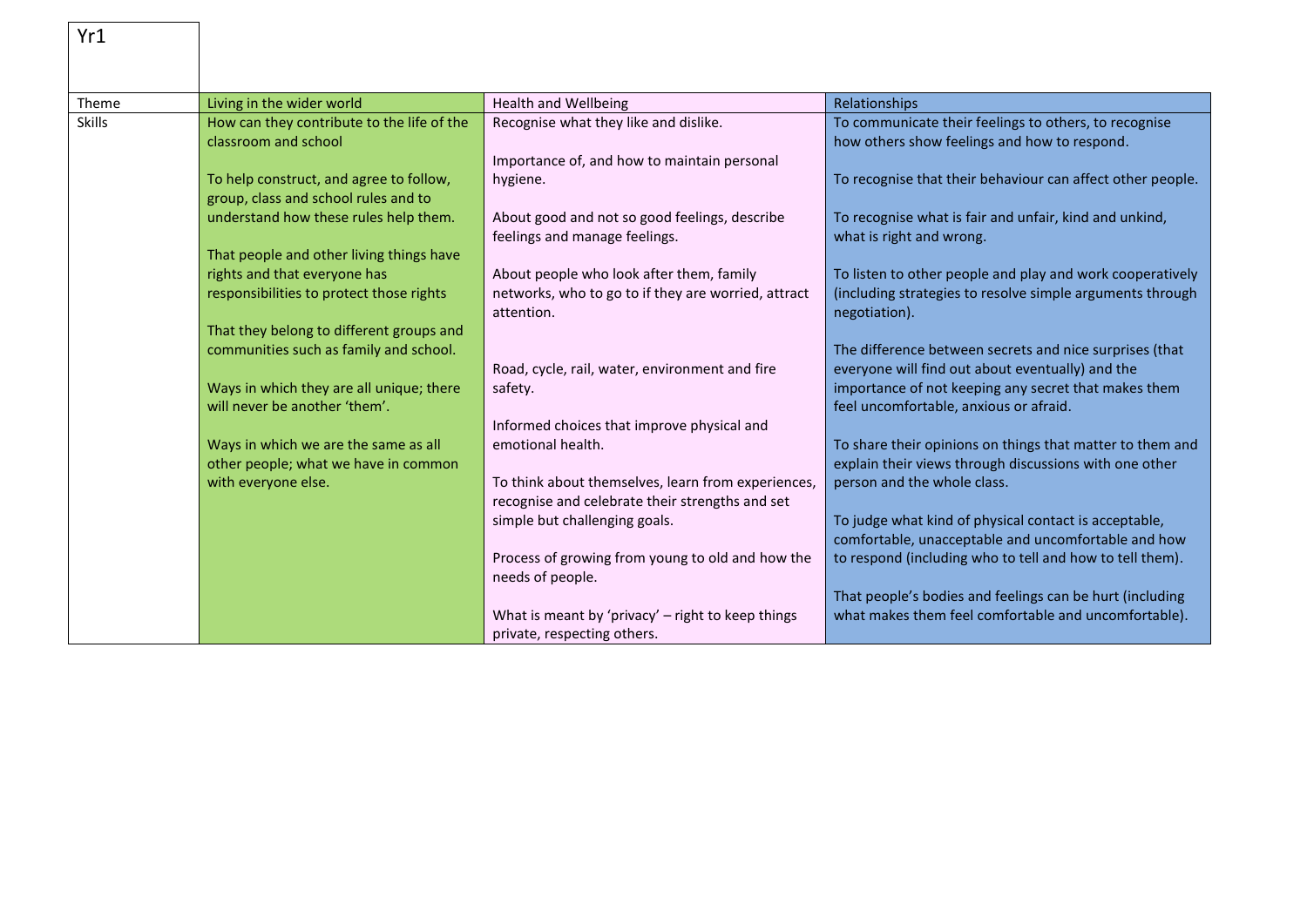| Yr <sub>2</sub> |                                                                                                                                      |                                                                                                                                                                               |                                                                                                                                                                   |
|-----------------|--------------------------------------------------------------------------------------------------------------------------------------|-------------------------------------------------------------------------------------------------------------------------------------------------------------------------------|-------------------------------------------------------------------------------------------------------------------------------------------------------------------|
| Theme           | Living the wider world                                                                                                               | Health and Well-being                                                                                                                                                         | Relationship                                                                                                                                                      |
| Skill           | How can they contribute to the life of the<br>classroom and school.                                                                  | Recognise that choices can have good and not so good<br>consequences.                                                                                                         | To judge what kind of physical contact is acceptable,<br>comfortable, unacceptable and uncomfortable and<br>how to respond (including who to tell and how to tell |
|                 | To help construct, and agree to follow, group,<br>class and school rules and to understand how                                       | About change and loss and the associated feelings.                                                                                                                            | them)                                                                                                                                                             |
|                 | these rules help them.                                                                                                               | How some diseases can be spread and be controlled.                                                                                                                            | That people's bodies and feelings can be hurt<br>(including what makes them feel comfortable and                                                                  |
|                 | About the 'special people' who work in their<br>community and who are responsible for<br>looking after them and protecting them; how | Household products can be harmful including medicines<br>if not used correctly.                                                                                               | uncomfortable)                                                                                                                                                    |
|                 | people contact those special people when<br>they need their help, including dialling 999 in<br>an emergency.                         | What constitutes and how to maintain a healthy<br>lifestyles (physical, rest, eating, dental health)                                                                          |                                                                                                                                                                   |
|                 |                                                                                                                                      | Growing and changing - new responsibilities.<br>Names for the main parts of the body including external<br>genitalia. Similarities and differences between boys and<br>girls. |                                                                                                                                                                   |
|                 |                                                                                                                                      | Ways that pupils can help people who look after them<br>and protect them more easily.                                                                                         |                                                                                                                                                                   |
|                 |                                                                                                                                      | To recognise that they share a responsibility for keeping<br>themselves and other safe - when to say yes, no, I'll tell<br>and not to keep secrets.                           |                                                                                                                                                                   |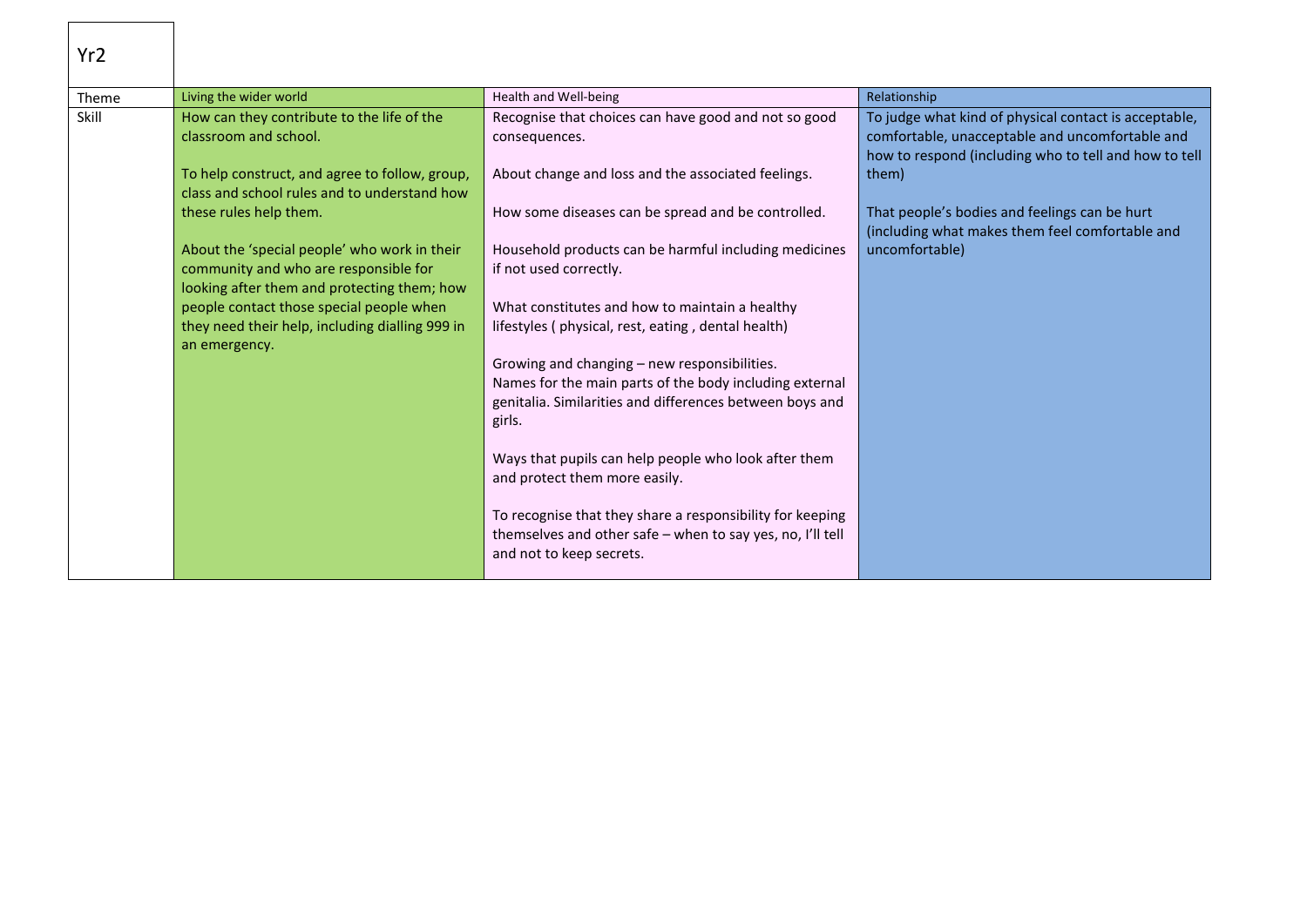| Yr3           |                                                                                                                                                                                                                                                                                                                                                                                                                                                                                                                                                                                                                                                                                                                                                                                                                                                                                                                                                                                                                                         |                                                                                                                                                                                                                                                                                                                                                                                                                                                                                                                                                                                                                                            |                                                                                                                                                                                                                                                                                                                                                                                                                                                                                                                                                                                                                                                                                                                                                                                                                                                                                                                                                                                                                                                                                    |
|---------------|-----------------------------------------------------------------------------------------------------------------------------------------------------------------------------------------------------------------------------------------------------------------------------------------------------------------------------------------------------------------------------------------------------------------------------------------------------------------------------------------------------------------------------------------------------------------------------------------------------------------------------------------------------------------------------------------------------------------------------------------------------------------------------------------------------------------------------------------------------------------------------------------------------------------------------------------------------------------------------------------------------------------------------------------|--------------------------------------------------------------------------------------------------------------------------------------------------------------------------------------------------------------------------------------------------------------------------------------------------------------------------------------------------------------------------------------------------------------------------------------------------------------------------------------------------------------------------------------------------------------------------------------------------------------------------------------------|------------------------------------------------------------------------------------------------------------------------------------------------------------------------------------------------------------------------------------------------------------------------------------------------------------------------------------------------------------------------------------------------------------------------------------------------------------------------------------------------------------------------------------------------------------------------------------------------------------------------------------------------------------------------------------------------------------------------------------------------------------------------------------------------------------------------------------------------------------------------------------------------------------------------------------------------------------------------------------------------------------------------------------------------------------------------------------|
| Theme         | Living the wider world                                                                                                                                                                                                                                                                                                                                                                                                                                                                                                                                                                                                                                                                                                                                                                                                                                                                                                                                                                                                                  | Health and Well-being                                                                                                                                                                                                                                                                                                                                                                                                                                                                                                                                                                                                                      | Relationship                                                                                                                                                                                                                                                                                                                                                                                                                                                                                                                                                                                                                                                                                                                                                                                                                                                                                                                                                                                                                                                                       |
| <b>Skills</b> | Why and how rules and laws that protect them and<br>others are made and enforced, why different rules<br>are needed in different situations and how to take<br>part in making and changing rules.<br>That they have different kinds of responsibilities,<br>rights and duties at home, at school, in the<br>community and towards the environment; to<br>continue to develop the skills to exercise these<br>responsibilities.<br>That resources can be allocated in different ways<br>and that these economic choices affect individuals,<br>communities and the sustainability of the<br>environment across the world.<br>To consider the lives of people living in other<br>places, and people with different values and<br>customs.<br>To resolve differences by looking at alternatives,<br>seeing and respecting others' points of view,<br>making decisions and explaining choices.<br>About the role money plays in their own and<br>others' lives, including how to manage their money<br>and about being a critical consumer. | To deepen their understanding of good and not so good<br>feelings, to extend their vocabulary to enable them to<br>explain both the range and intensity of their feelings to<br>others.<br>To differentiate between the terms risk, danger and<br>hazard.<br>School rules about Hand S, basic emergency aid, where<br>and how to get help.<br>To reflect on and celebrate their achievements, identify<br>their strengths and areas for improvement, set high<br>aspirations and goals.<br>About people who are responsible for helping them to<br>stay safe and healthy; how they can help these people to<br>keep them healthy and safe. | To recognise and respond appropriately to a wider range of<br>feelings in others.<br>To recognise what constitutes a positive, healthy<br>relationship and develop the skills to form and maintain<br>positive and healthy relationships.<br>To recognise ways in which a relationship can be unhealthy<br>and whom to talk to if they need support.<br>To recognise different types of relationship, including those<br>between acquaintances, friends, relatives and families.<br>That their actions affect themselves and others.<br>To listen and respond respectfully to a wide range of people,<br>to feel confident to raise their own concerns, to recognise<br>and care about other people's feelings and to try to see,<br>respect and if necessary.<br>Constructively challenge others' points of view<br>to work collaboratively towards shared goals<br>to develop strategies to resolve disputes and conflict<br>through negotiation and appropriate compromise and to<br>give rich and constructive feedback and support to benefit<br>others as well as themselves |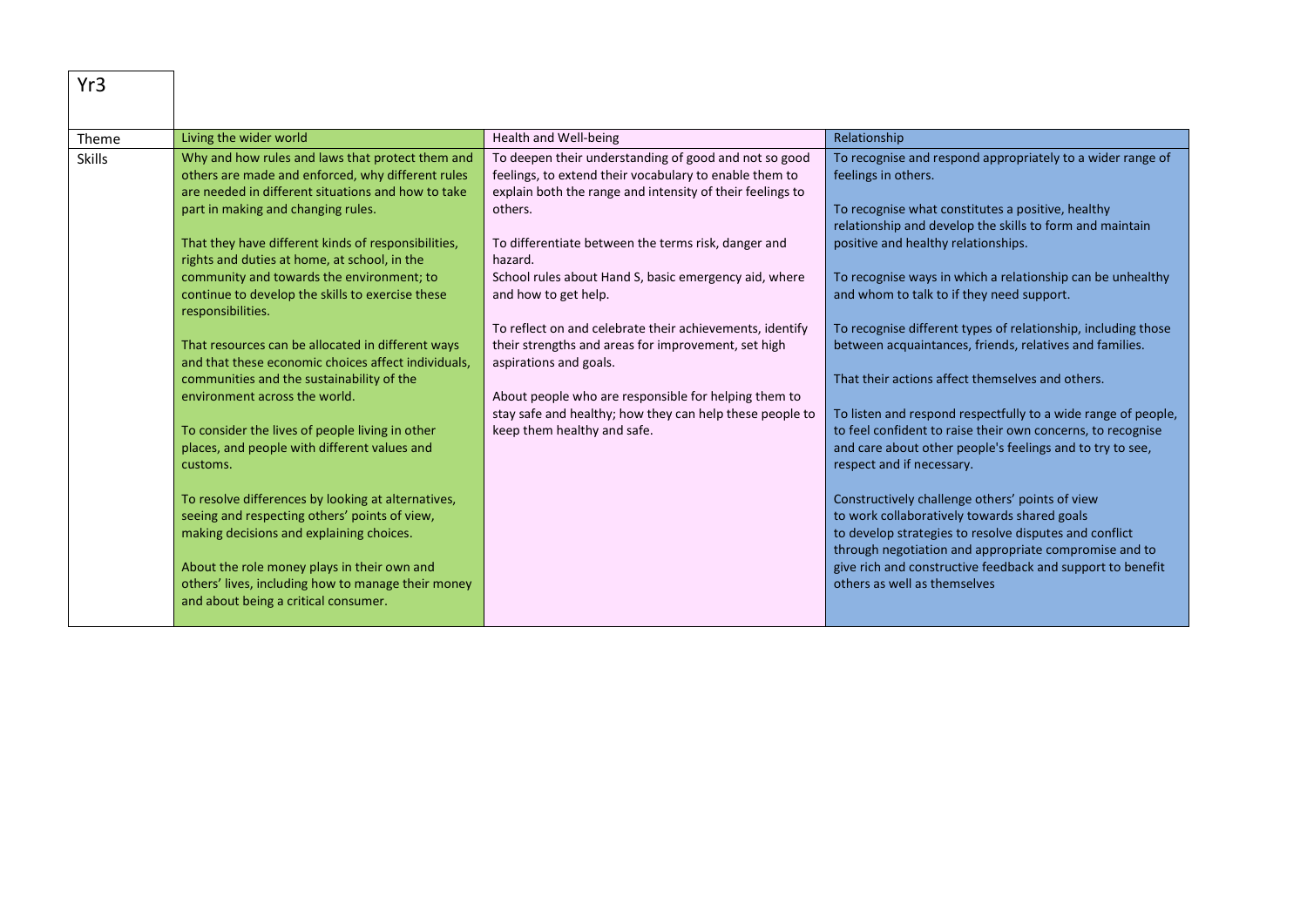| Yr4           |                                                                                                                                                                                                                                                                                                                                                                                                                                                                                                                                                                                                                                                                                                                                                                                                                                                         |                                                                                                                                                                                                                                                                                                                                                                                                                                                                                                                                                                                                                                                                                                         |                                                                                                                                                                                                                                                                                                                                                                                                                                                                                                                                                                                                                                                                                                                                                                                                              |
|---------------|---------------------------------------------------------------------------------------------------------------------------------------------------------------------------------------------------------------------------------------------------------------------------------------------------------------------------------------------------------------------------------------------------------------------------------------------------------------------------------------------------------------------------------------------------------------------------------------------------------------------------------------------------------------------------------------------------------------------------------------------------------------------------------------------------------------------------------------------------------|---------------------------------------------------------------------------------------------------------------------------------------------------------------------------------------------------------------------------------------------------------------------------------------------------------------------------------------------------------------------------------------------------------------------------------------------------------------------------------------------------------------------------------------------------------------------------------------------------------------------------------------------------------------------------------------------------------|--------------------------------------------------------------------------------------------------------------------------------------------------------------------------------------------------------------------------------------------------------------------------------------------------------------------------------------------------------------------------------------------------------------------------------------------------------------------------------------------------------------------------------------------------------------------------------------------------------------------------------------------------------------------------------------------------------------------------------------------------------------------------------------------------------------|
| Theme         | Living the wider world                                                                                                                                                                                                                                                                                                                                                                                                                                                                                                                                                                                                                                                                                                                                                                                                                                  | Health and Well-being                                                                                                                                                                                                                                                                                                                                                                                                                                                                                                                                                                                                                                                                                   | Relationship                                                                                                                                                                                                                                                                                                                                                                                                                                                                                                                                                                                                                                                                                                                                                                                                 |
| <b>Skills</b> | To understand that there are basic human rights<br>shared by all peoples and all societies and that<br>children have their own special rights set out in<br>the United<br>Nations Declaration of the Rights of the Child.<br>To realise the consequences of anti-social,<br>aggressive and harmful behaviours such as<br>bullying and discrimination of individuals and<br>communities; to develop strategies for getting<br>support for themselves or for others at risk.<br>To realise the consequences of anti-social,<br>aggressive and harmful behaviours such as<br>bullying and discrimination of individuals and<br>communities; to develop strategies for getting<br>support for themselves or for others at risk.<br>To recognise the role of voluntary, community<br>and pressure groups, especially in relation to<br>health and wellbeing. | To recognise opportunities and develop the skills to<br>make their own choices about food, understanding what<br>might influence their choices and the benefits of eating a<br>balanced diet.<br>What is meant the term 'habit' and why habits can be<br>hard to change.<br>That bacteria and viruses can affect health and that<br>following simple routines can reduce the spread.<br>To recognise when they need help, to develop skills to<br>ask for help, use basic techniques to resist pressure to<br>something dangerous or unhealthy that makes them feel<br>uncomfortable.<br>The responsible use of a mobile phone, safe keeping and<br>safe habits – time limits, turning it off at night. | To recognise and challenge stereotypes.<br>That civil partnerships and marriage are examples of a public<br>demonstration of the commitment made between two<br>people who love and care for each other and want to spend<br>their lives together and who are of the legal age to make<br>that commitment.<br>That marriage is a commitment freely entered into by both<br>people, that no one should marry if they don't absolutely<br>want to do so or are not making this decision freely for<br>themselves.<br>That differences and similarities between people arise from<br>a number of factors, including family, cultural, ethnic, racial<br>and religious diversity, age, sex, gender identity, sexual<br>orientation, and disability (see 'protected characteristics' in<br>the Equality Act 2010) |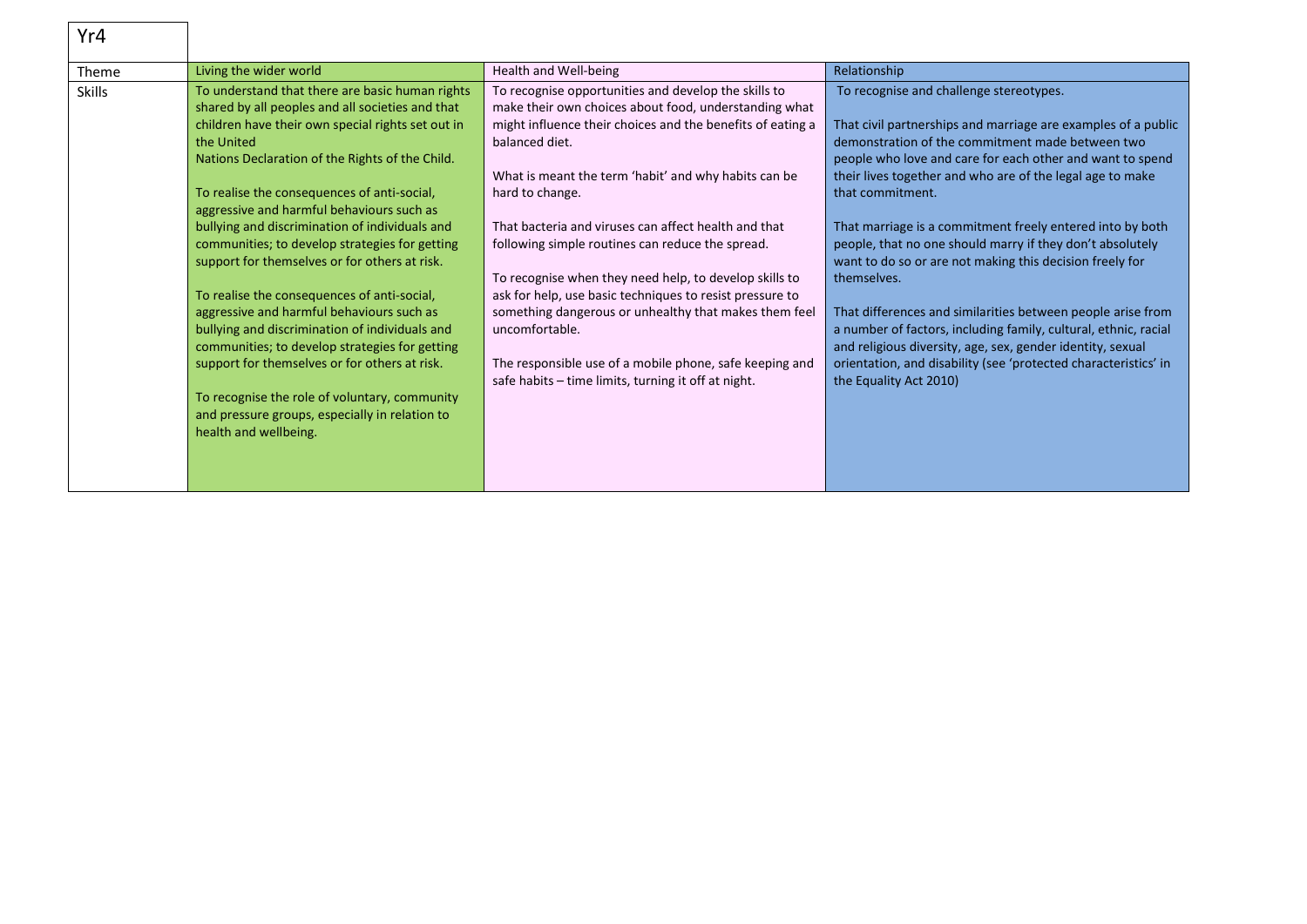| Yr5           |                                                                                                                                                                                                                                                                                                                                                                                                                                                                                                                                                                                                                                                                                                                                                     |                                                                                                                                                                                                                                                                                                                                                                                                                                                                                                                                                                                                                                                                                                                                                                                                                                                                                                                                                                               |                                                                                                                                                                                                                                                                                                                                                                                                                                                                                                                                                                                                                                                                                                                                                                                                                                                                                                                                                                                                                                        |
|---------------|-----------------------------------------------------------------------------------------------------------------------------------------------------------------------------------------------------------------------------------------------------------------------------------------------------------------------------------------------------------------------------------------------------------------------------------------------------------------------------------------------------------------------------------------------------------------------------------------------------------------------------------------------------------------------------------------------------------------------------------------------------|-------------------------------------------------------------------------------------------------------------------------------------------------------------------------------------------------------------------------------------------------------------------------------------------------------------------------------------------------------------------------------------------------------------------------------------------------------------------------------------------------------------------------------------------------------------------------------------------------------------------------------------------------------------------------------------------------------------------------------------------------------------------------------------------------------------------------------------------------------------------------------------------------------------------------------------------------------------------------------|----------------------------------------------------------------------------------------------------------------------------------------------------------------------------------------------------------------------------------------------------------------------------------------------------------------------------------------------------------------------------------------------------------------------------------------------------------------------------------------------------------------------------------------------------------------------------------------------------------------------------------------------------------------------------------------------------------------------------------------------------------------------------------------------------------------------------------------------------------------------------------------------------------------------------------------------------------------------------------------------------------------------------------------|
| Theme         | Living the wider world                                                                                                                                                                                                                                                                                                                                                                                                                                                                                                                                                                                                                                                                                                                              | Health and Well-being                                                                                                                                                                                                                                                                                                                                                                                                                                                                                                                                                                                                                                                                                                                                                                                                                                                                                                                                                         | Relationships                                                                                                                                                                                                                                                                                                                                                                                                                                                                                                                                                                                                                                                                                                                                                                                                                                                                                                                                                                                                                          |
| <b>Skills</b> | To understand that there are basic human rights<br>shared by all peoples and all societies and that<br>children have their own special rights set out in the<br>United<br>Nations Declaration of the Rights of the Child<br>That these universal rights are there to protect<br>everyone and have primacy both over national law<br>and family and community practices.<br>To realise the consequences of anti-social,<br>aggressive and harmful behaviours such as bullying<br>and discrimination of individuals and communities;<br>to develop strategies for getting support for<br>themselves or for others at risk.<br>To recognise the role of voluntary, community and<br>pressure groups, especially in relation to health and<br>wellbeing | What positively and negatively affects their physical,<br>mental and emotional health.<br>How to make informed choices and to begin to<br>understand the concept of a 'balanced lifestyle'.<br>How pressure to behave in unacceptable,<br>unhealthy or risky ways can come from a range of<br>sources including people and media (online)<br>How to manage request for images of themselves and<br>others; what is and is not appropriate to ask for and<br>share; who to talk to if they feel uncomfortable or are<br>concerned.<br>To recognise how images in the media and online do not<br>always reflect reality and can affect how people feel<br>about themselves.<br>To recognise, predict and assess risks in different<br>situations and decide how to manage them responsibly<br>including road use and to use this as an opportunity to<br>build resilience.<br>Strategies for keeping physically and emotionally safe<br>including road safety – rail and water. | To listen and respond respectfully to a wide range of people,<br>to feel confident to raise their own concerns, to recognise<br>and care about other people's feelings and to try to see,<br>respect and if necessary constructively challenge others'<br>points of view.<br>To develop strategies to resolve disputes and conflict<br>through negotiation and appropriate compromise and to<br>give rich and constructive feedback and support to benefit<br>others as well as themselves.<br>That differences and similarities between people arise from<br>a number of factors, including family, cultural, ethnic, racial<br>and religious diversity, age, sex, gender identity, sexual<br>orientation, and disability.<br>To realise the nature and consequences of discrimination,<br>teasing, bullying and aggressive behaviours (including cyber<br>bullying, use of prejudice-based language, 'trolling', how to<br>respond and ask for help).<br>To recognise and manage 'dares'.<br>To recognise and challenge stereotypes. |